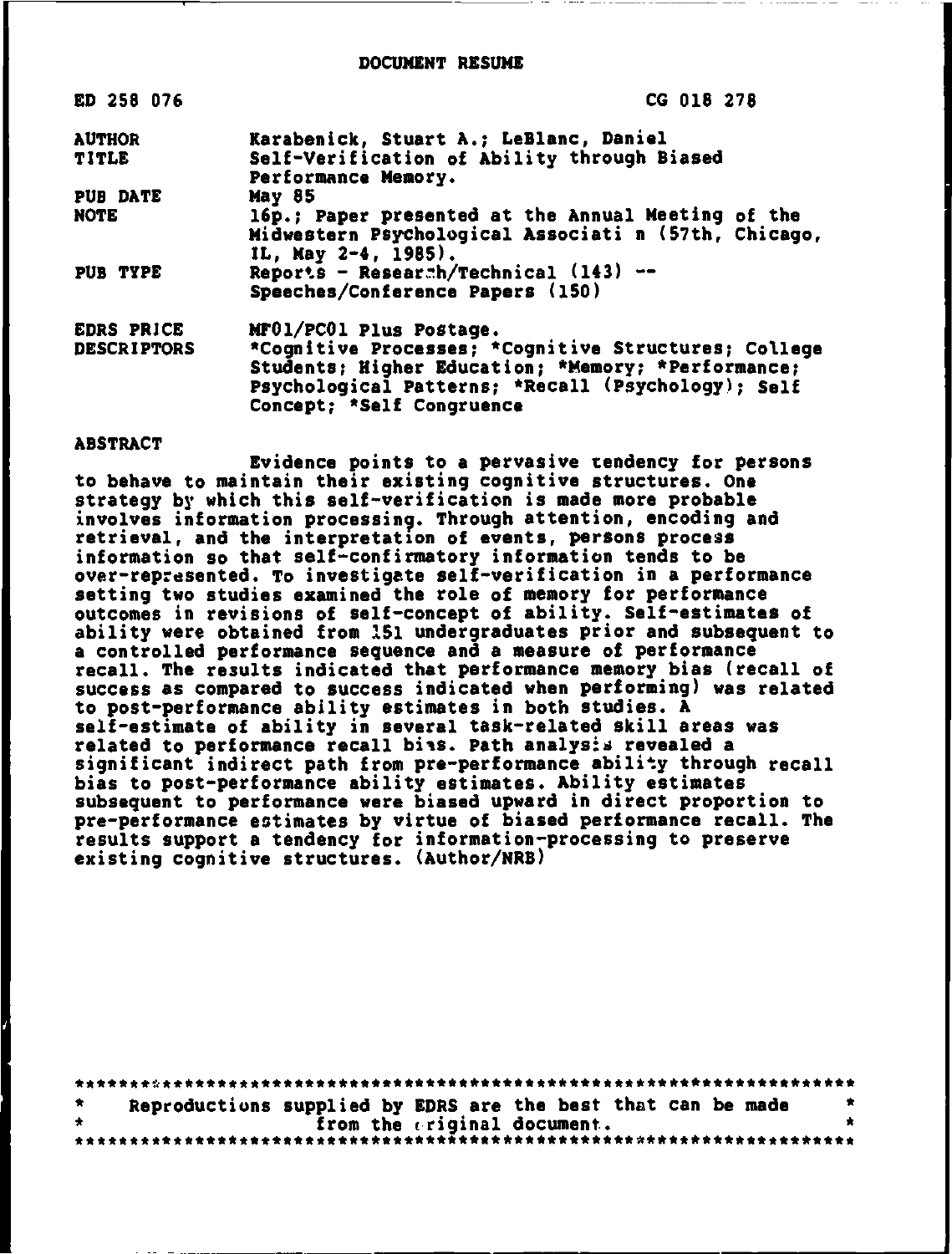$\bullet$ 

w.

## Self-Verification of Ability Through Biased Performance Memory

Stuart A. Karabenick and Daniel LeBlanc

Eastern Michigan University

MPA - Chicago, 1985

 $\infty$ CG 01827

Author Address:

Stuart A. Karabenick Department of Psychology Eastern Michigan University Ypsilanti, Michigan 48197

> U.S. DEPARTMENT OF EDUCATION NATIONAL INSTITUTE OF EDUCATION EDUCATIONAL RESOURCES INFORMATION **CENTER (ERICI**

- Of This document has been reproduced as received from the person or organization onginating it.
- I Minor changes have been made to improve reproduction quality.

ment do not necessarily represent official NIE position or policy

"PERMISSION TO REPRODUCE THIS MATERIAL HAS BEEN GRANTED BY Stuart a. Karabenuck

 $\boldsymbol{z}$ 

TO THE EDUCATIONAL RESOURCES **INFORMATION CENTER (ERIC)."**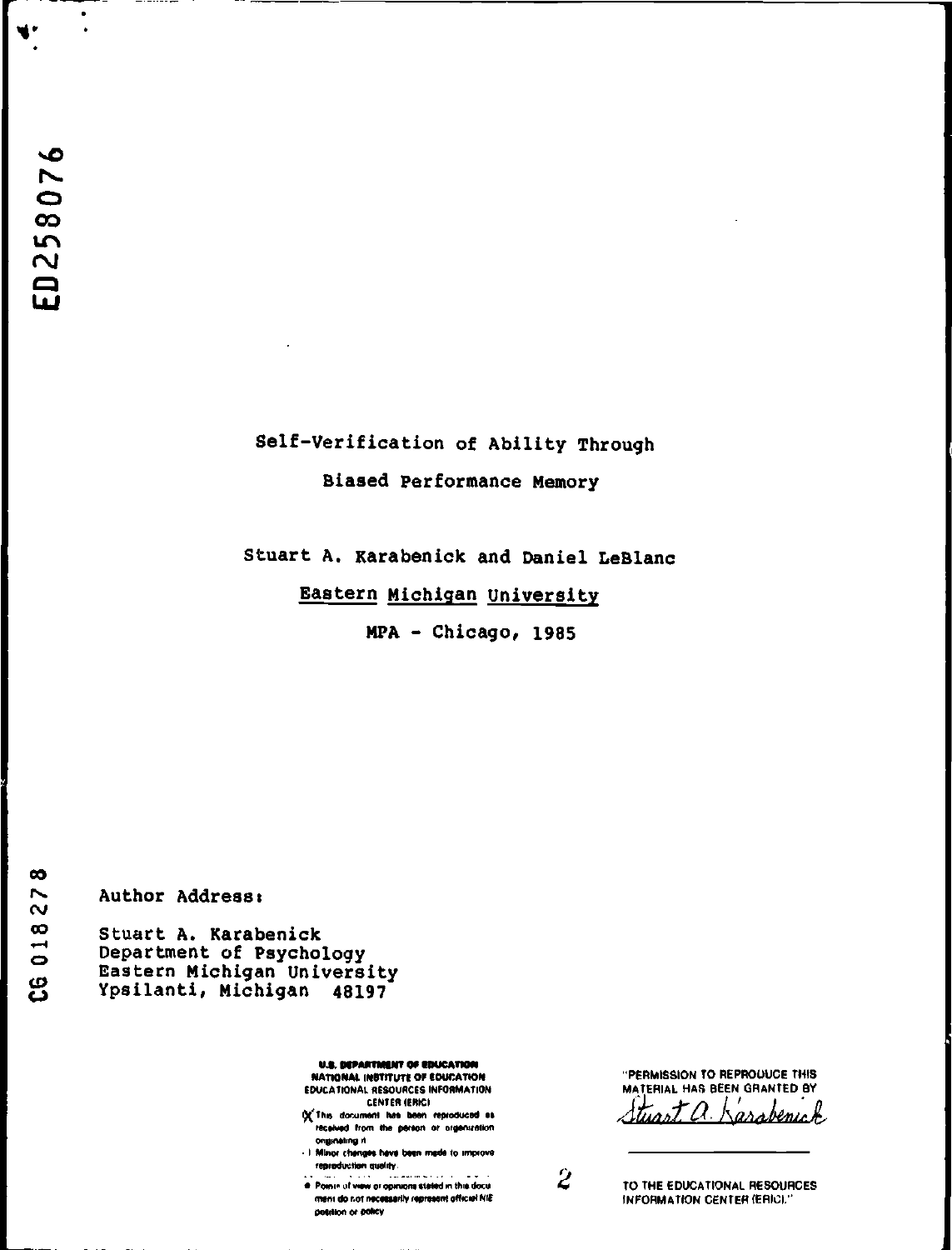#### **Abstract**

¥•

Two studies (Total  $N = 151$ ) investigated the role of memory **for performance outcomes in revisions of self-concept of ability. Self-estimates of ability were obtained prior and subsequent to a controlled performance sequence and a measure of performance recall. Performance memory bias (recall of successes - successes indicated when performing) was related to post-performance ability estimates in both studies. Further, a self-estimate o£ ability in several task-related skill areas was related to performance recall bias. Path analysis revealed a significant indirect path from pre-performance ability through recall bias to post-performance ability estimates. Ability estimates subsequent to performance were biased upward in direct proportion to preperformance estimates by virtue of biased performance recall. The results were interpreted as support for a general tendency for information-processing to preserve existing cognitive structures.**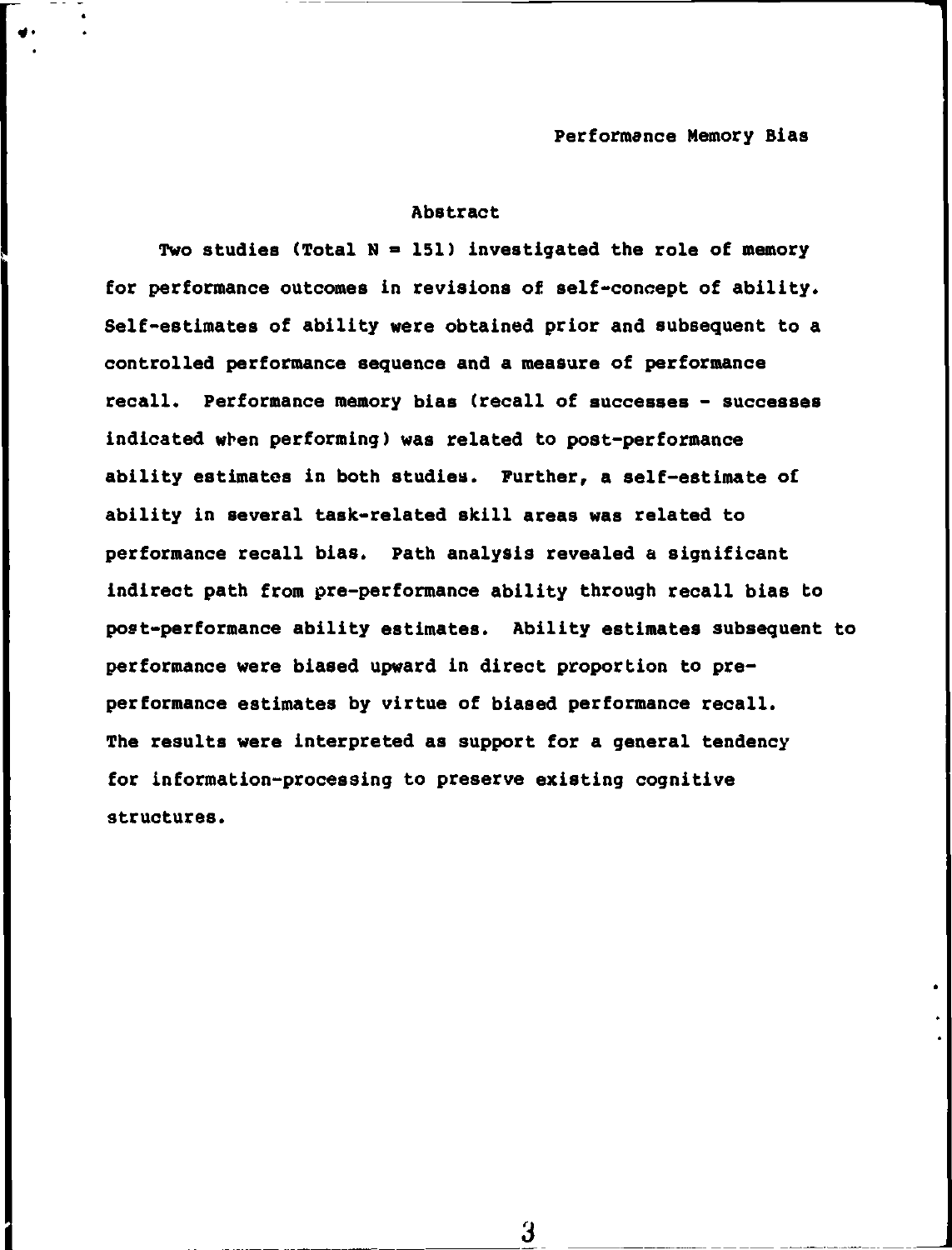**Evidence now accumulating points to a pervasive tendency for persons to behave so as to maintain their existing cognitive structures.. William Swann (1983, 1984, 1985) has outlined two general strategies by which what Swann & Read (1981) have labeled "self-verification" is made more probable. One is that persons develop an opportunity structure, selecting only social settings that are likely to support their self-concepts. The second, which is the subject of the present studies, involves information processing. Through attention, enoding and retrieval, and the interpretation of events, persons process information so that selfconfirmatory information tends to be over-represented. Several studies support this tendency in a number of contexts (cf. Swann, 1983) such as the recall of more favorable self-relevant information by persons high in self-esteem and self-depricating information by those with low self-esteem (Swann & Read, 1981).** 

**The present studies investigated self-verification in a performance setting. According to the principle of conservative information processing, it was expected that memory for performance outcomes (i.e. success and failure) would tend to preserve beliefs that persons held prior to performing. This can be viewed as a two-step process. First, prior beliefs about performance, such as self-concept of ability, bias memory for performance outcomes in direct proportion to perceived ability. The biased encoded information then serves as the basis for any revision of self-concept. A direct test of this process was conducted by obtaining self-estimates of task ability before and** 

**1**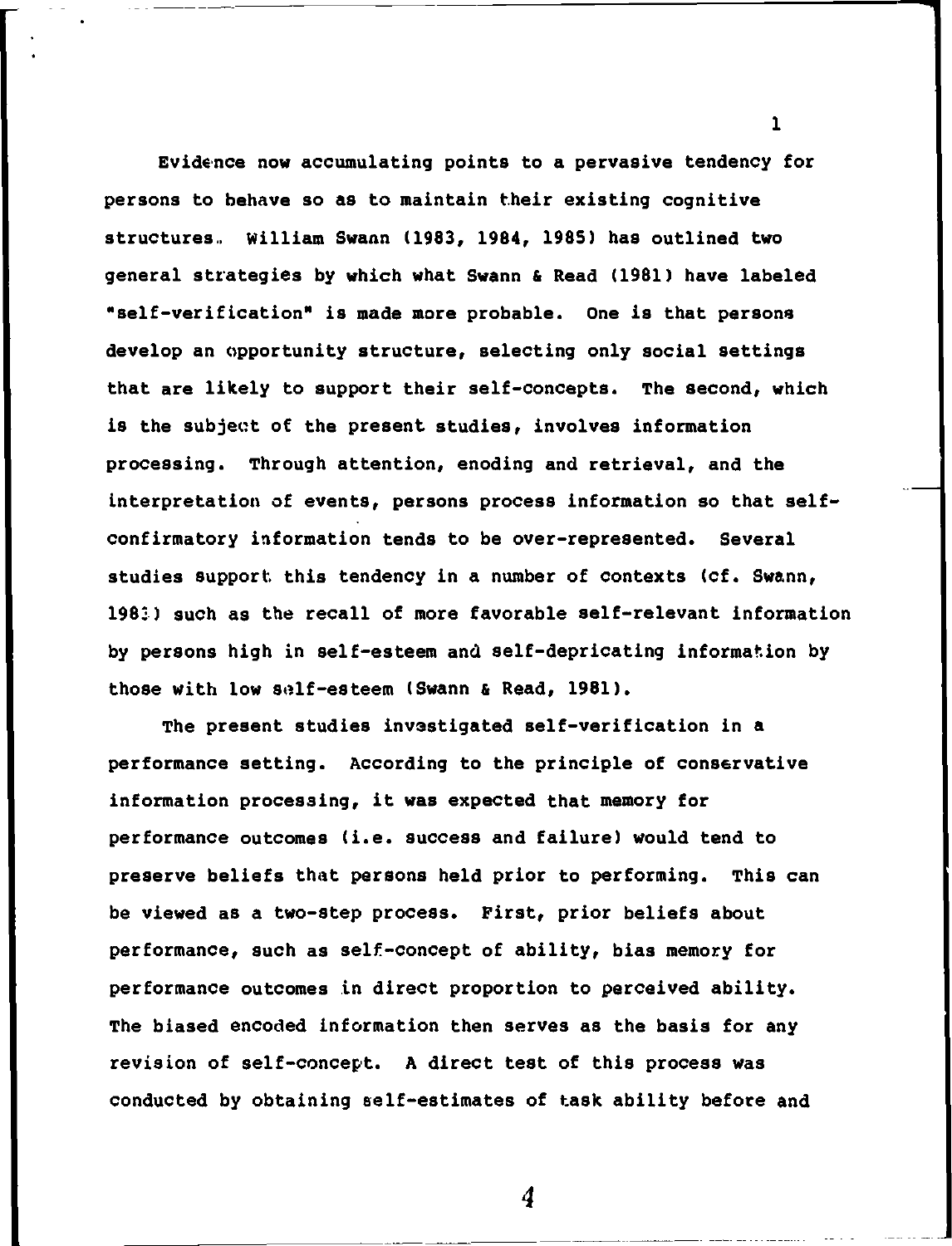**2** 

**after performance and performance recall. The two-step process of self-verification is shown in the causal model depicted in Figure 1. Support for the hypothesized influence of memory requires evidence of an indirect path from pre-performance ability beliefs (ABl) to performance memory bias and from bias to postperformance ability estimates (AB2). Notice that the influence of bias on AB2 must be independent of the expected direct influence front ABl to AB2,** 

**Performance anxiety was included in the present model to investigate its possible influence on performance memory and the self-verification process. It was included in view of several studies relating various person variables to performance memory. Evidence indicates that depression (e.g., Buchwald, 1977; Nelson**   $\epsilon$  Craighead, 1977; Kuipar, 1978) and helplessness (Deiner & **Dweck, 1980) are related to lower recall of positive and higher recall of negative performance outcomes. Performance anxiety, a correlative of depression and helplessness, was used in the present study based on the belief that it might manifest stronger relations to recall than the more global dimensions of depression and helplessness. A negative relation was expected between anxiety and ABl, bias, and AB2. However, whereas anxiety was assumed to influence bias and AB2, it was not assumed to be causally prior to ABl.** 

#### **Study 1**

**By way of overview, persons rated their ability to perform a** 

 $5\overline{)}$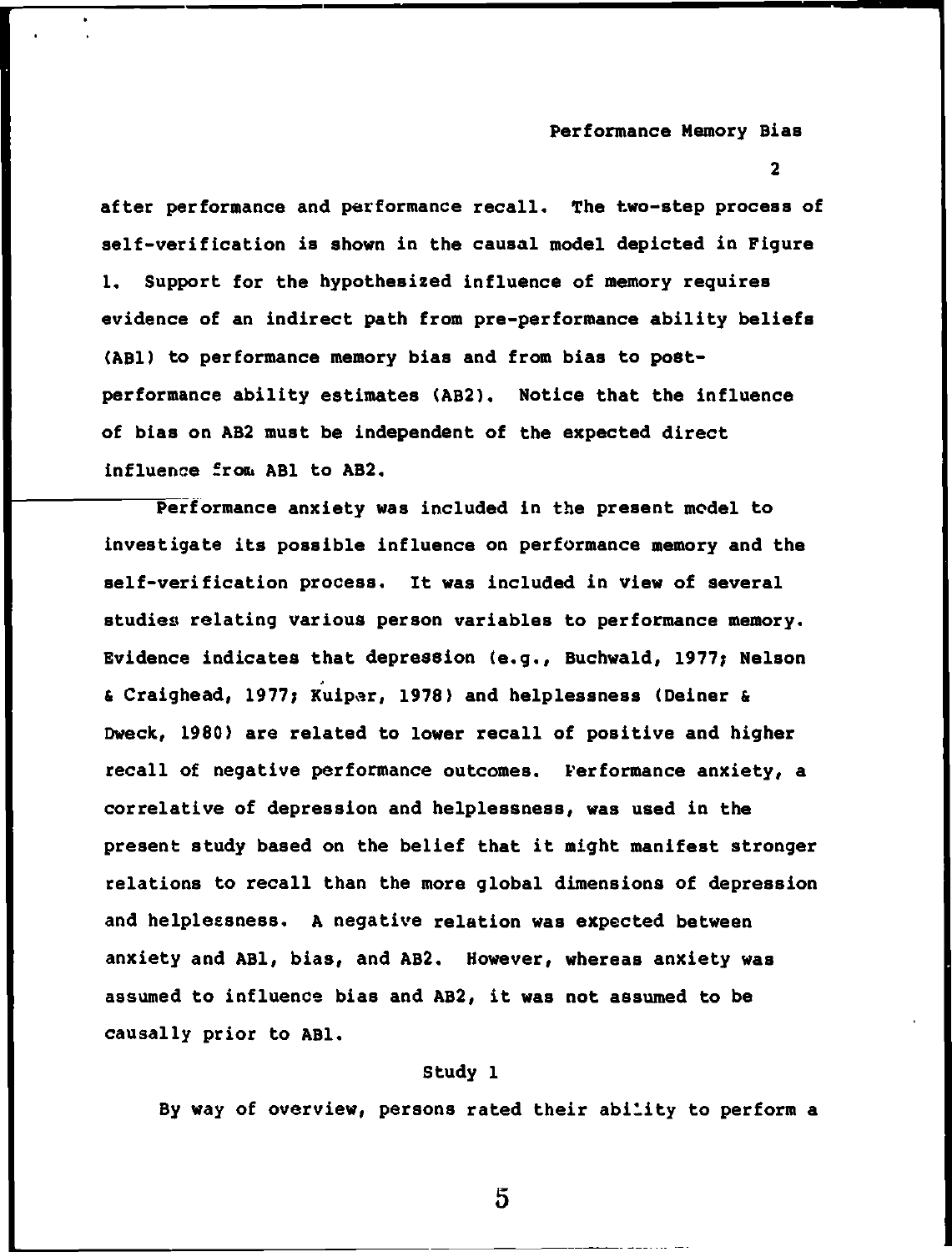**3** 

series of novel tasks after having received familiarizing **instructions and limited practice. An extended controlled performance series followed, a measure of performance memory, then a second ability self-estimate.** 

#### **Method**

**American university students (26 females and 19 males) enrolled in introductory psychology participated at the request of their instructor daring a regularly scheduled class session. The study was introduced as one concerned with how persons perform novel tasks under normal classroom conditions. Persons were informed they would attempt a series of puzzle tasks and were exhorted to do their best so that their performance could be taken as a true measure of their ability.** 

#### **Task**

**The task consisted of Euler line puzzles that require tracing over a line figure without retacing any line segment or lifting the pencil from the paper. Two virtues of Euler tasks are: 1) they can be madf; unsolvable with a suitable arrangement of lines (more than two odd junctions); 2) success/failure is quite obvious and discontinuous. Eight of the 20 tasks in the performance series were made unsolvable to partially control for individual differences in actual ability. One minute was given for each attempted solution. Persons designated that they had been correct by placing an "X" in a box on the puzzle itself. A solution also required numbering the line segments in the order**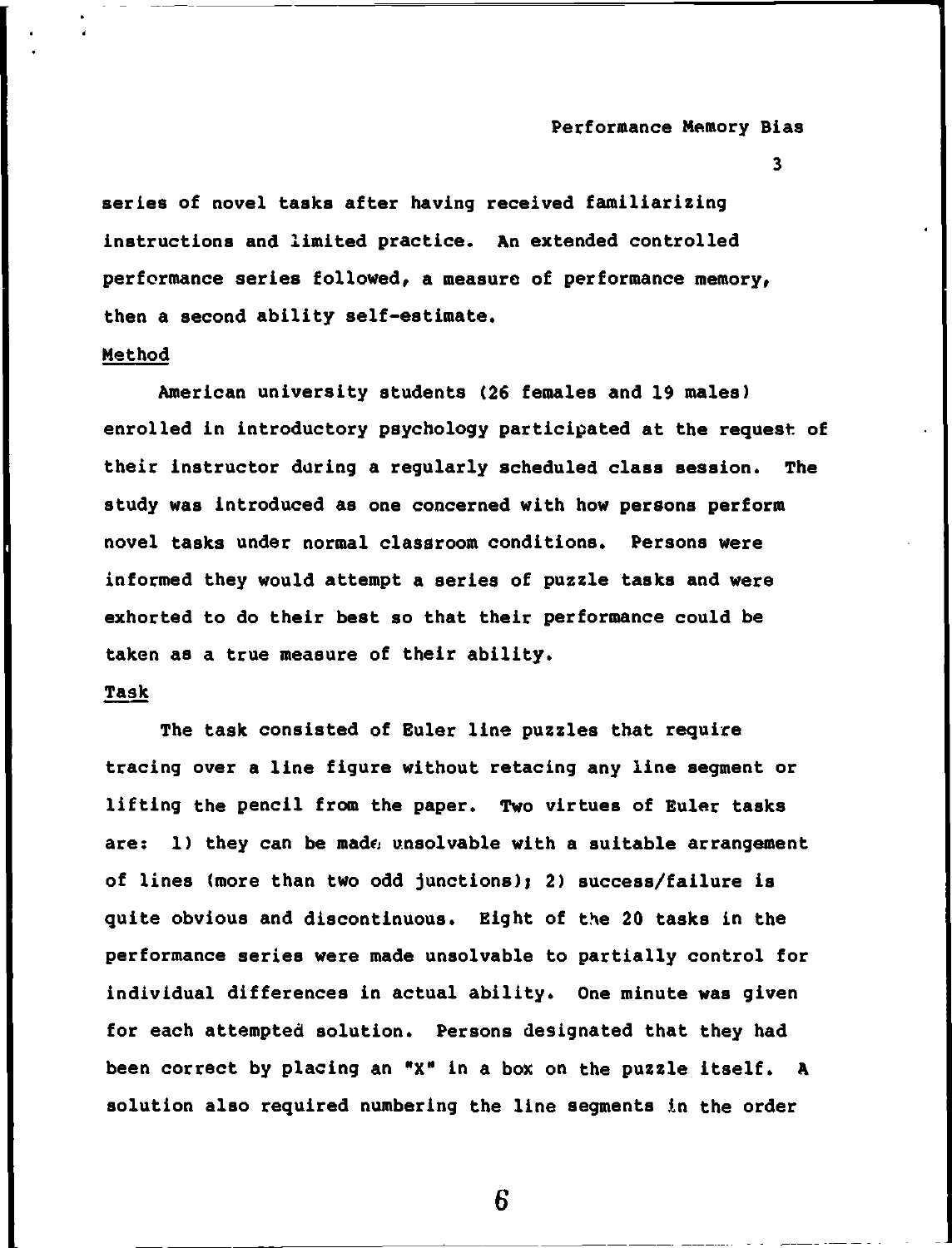**4** 

**they were traced. These procedures were used to render actual success or failure on each task as unambiguous as possible. Measures and Procedure** 

**After a general introduction, persons were given specific task instructions. They were then shown an example solution and allowed to solve one simple practice puzzle. Specific puzzlesolving ability was then assessed using a social comparison scale which asked persons to rate how good they thought they were at solving such puzzles compared with 100 randomly selected students (scale from 0 to 100). A measure of performance recall was obtained immediately after the 20 performance trials. Persons were informed that they had performed 20 puzzles and were asked to estimate, without going back to count, on how many of them they had been successful. They then rated their puzzle-solving abilities a second time, followed by a measure of performance anxiety using a variation of the Spielberger STAI (Spielberger, 1970) in which the students were asked how they reacted to normal classroom test situations.** 

#### **Results**

**Performance. A summary of performance statistics is presented in Table 1. Tasks were first checked for false positive successes, i.e., persons indicating they had solved puzzles when not having done so. There were few instances of such discrepancies, and the mean actual performance (10.0) verified by subsequent inspection of the tasks, was only slightly lower**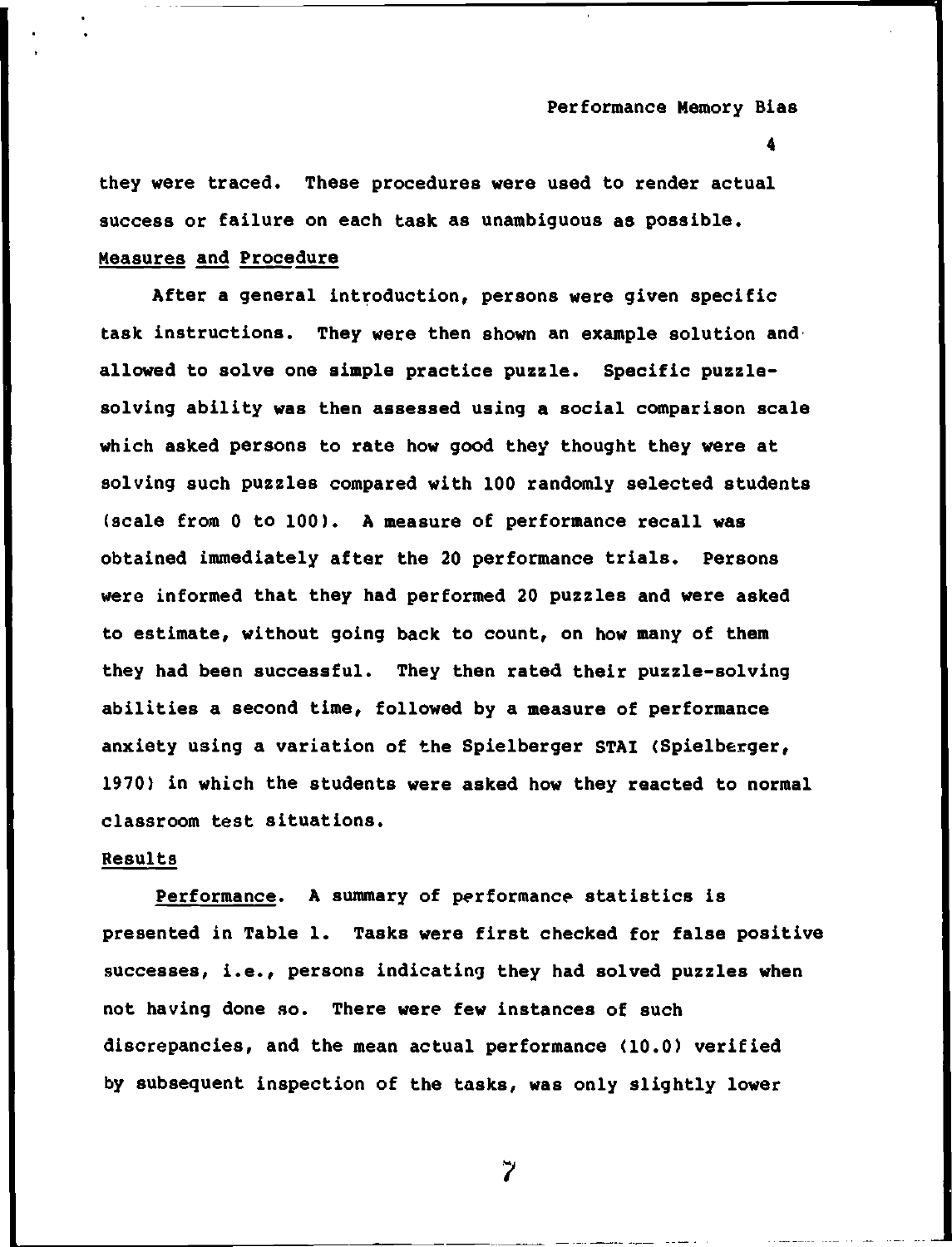**5** 

**than the number that were checked as correct (10.6). In addition, the correlation between actual and indicated successes**  was virtually unity (r(43)=.93). The number of indicated **successes was preferred for analyses since we were more interested in performance recall relative to the persons' perceived successes while performing rather than their actual successes.** 

**The range of indicated performance (number of puzzles persons checked as correcc while performing) ranged from 5 to 12. Performance memory, however, had a range of 2 to 17. Recall bias (recall minus perceived successes during actual performance) ranged from underestimates of 7 to overestimates of 5. Interestingly, mean performance recall (9.3) was marginally lower than actual performance (10.6). This may be interpreted as evidence against a general self-enhancement tendency.** 

**Path analysis. Path coefficients for the proposed causal model are shown in Figure 2. Although in the predicted direction, memory bias was not significantly influenced by preperformance ability estimates (ABl). However, as expected, the path from bias to post-performance ability (AB2) is significant. Thus memory bias influenced AB2 independent of ABl. There were no significant path coefficients involving performance anxiety. Discussion** 

**We may conclude that performance memory bias (deviations of memory from actual performance) influences post-performance self-**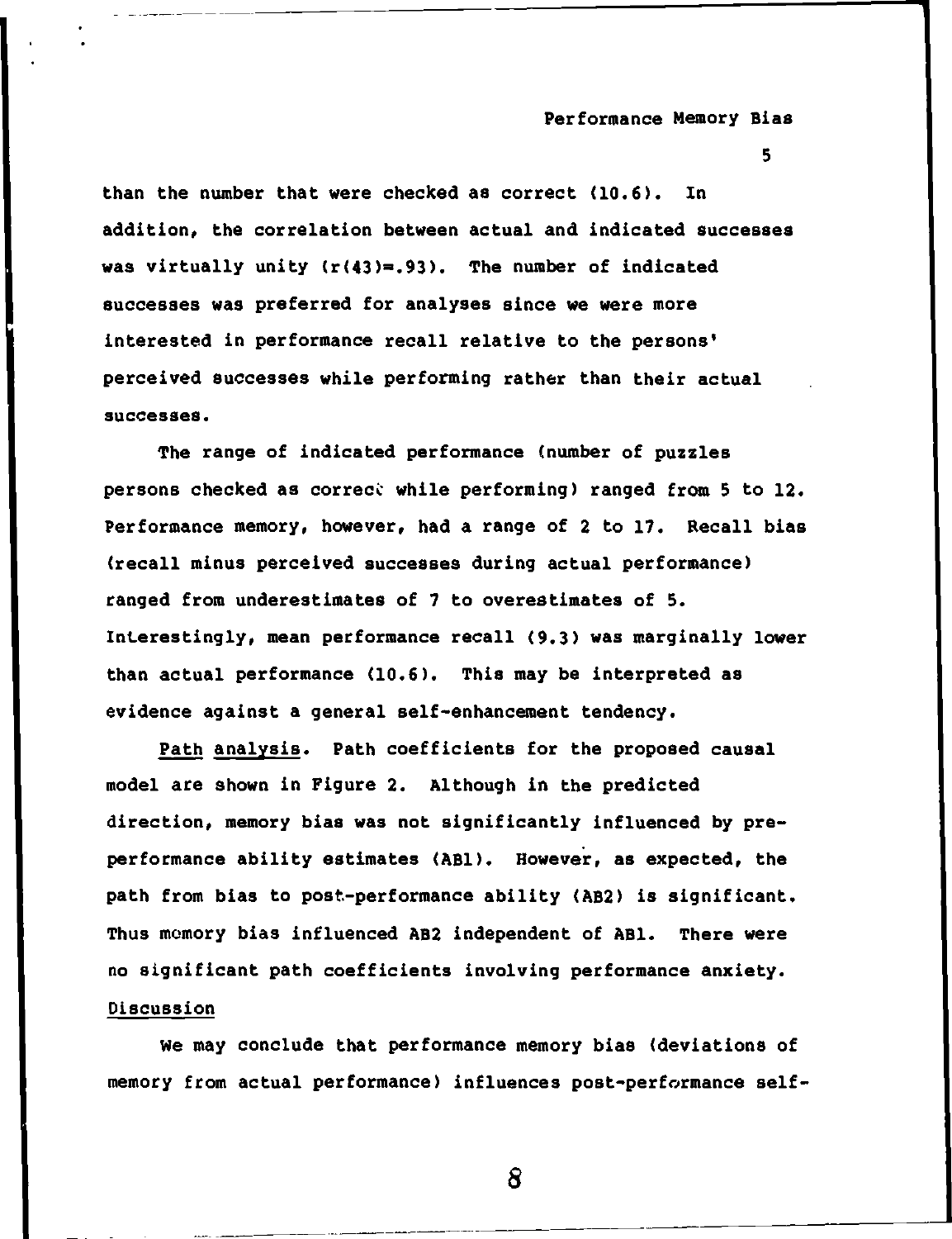**6** 

**estimates of ability independent of specific task ability beliefs held prior to performance. However, despite a trend, Study 1 did not demonstrate the predicted impact of pre-performance beliefs on bias. One possibility is that pre-performance ability estimates (ABl) are not reliable indicators, perhaps due to persons having had such limited exposure to the novel task prior to providing that judgment. Therefore, a second study was conducted with a more general measure of self-assessed ability in several skill areas which were assumed to be relevant to performance on the task persons were asked to perform. It was hypothesized that persons would be more capable of making judgments based on their broader range of experience than for performance on a task with which they were not well acquainted. Since a second possibility for the lack of significant covariance between ABl and bias is low power, the second study used a larger N.** 

#### **Study 2**

#### **Method**

**Study 2 was virtually identical to the first, with the exception of the additional general ability assessment. Persons were asked to rate their ability level in seven areas: 1) physical skill (e.g., athletics and sports); 2) social skills (e.g., ability to handle social relations and groups); 3) mental tasks (e.g., puzzles, games logic); 4) artistic ability (e.g., drawing, painting, music); 5) mathematical skills; 6) clerical**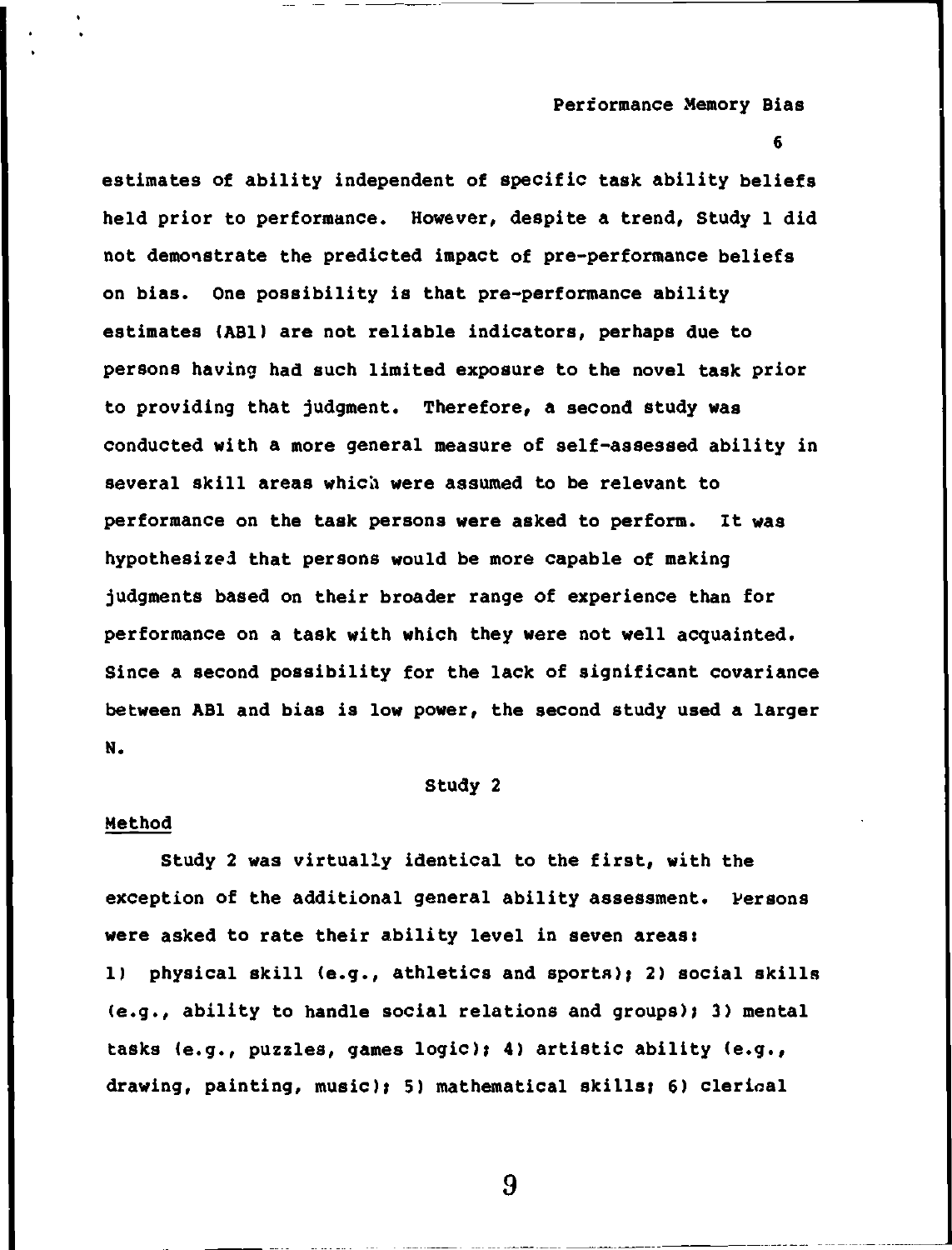**7** 

**skills; and 7) mechanical skills (e.g., understanding and operating mechanical devices). Ratings were from 0 to 10 with anchors of low, average, and high at appropriate points. Scales 3 through 7 constituted the general ability index (6A) and were summed.** 

**There were 106 performers (79 females and 27 males) who participated in group settings of 25 or more.** 

#### **Results**

**Performance. Overall, performance and recall were similar to Study 1. The number of taska persons indicated as correct averaged 10.1 (range » 5 to 15), the average number actually correct was 9.3 (range = 5 to 12), and the correlation between them .88. Furthermore, average recall following performance was 9.2 (range » 2 to 17) was again below the number indicated during**  performance for an average negative bias of  $-,9$  (range  $= -9$  to  $+5$ ).

**Path analysis. Results of a path analysis for the data in Study 2 are shown in Figure 3. Note that no directional assumption was made for the relation between performance anxiety and general skills. However, general skills were assumed causally prior to ABl, recall bias, and AB2. All other aspects of the analysis are identical to Study 1.** 

As in Study 1, the path from AB1 to recall bias is not **significant (p = -.04) and in fact is opposite in sign to**  prediction. The paths from AB1 to AB2  $(p = .43 p < .001)$  and from recall bias to AB2  $p = .35$ ,  $p < .001$ ) are significant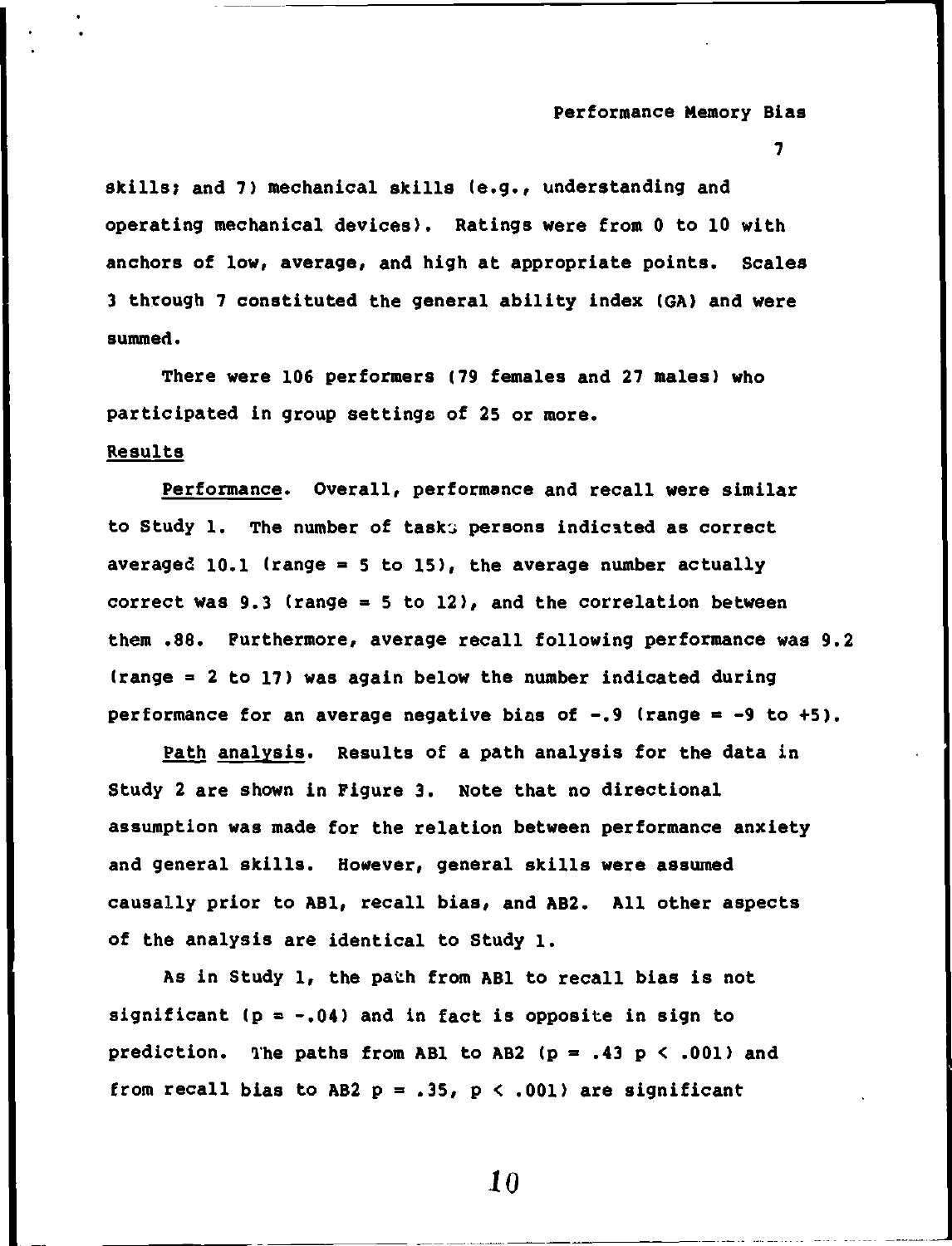**8** 

**and therefore consistent with Study 1. Once again, therefore, no indirect path exists linking specific task ability self estimates prior to performance (ABl) to those following performance (AB2) as a consequence of memory bias. However, the measure of general skills does provide confirming evidence given the highly significant path coefficient from general skills to memory bias,**  as predicted  $(p = .35, p < .001)$ . The value of the indirect path **from GA through memory bias to AB2 is .15.** 

**Paths involving performance anxiety were somewhat different than in Study 1 in that the path from anxiety to ABl is**  significant ( $p = -.20$ ,  $p < .05$ ); however, that from anxiety to recall bias was not  $(p = -.09)$ , although in the predicted **direction.** 

#### **General Discussion**

**The data from Study 2 thus provide support for the role of memory in preserving persons' ability-relatt^d beliefs, and constitutes more evidence for self-verification tendencies. There is certainly nothing novel about memory affecting subsequent ability self-estimates (i.e. bias to AB2). What is important is demonstrating the influence of pre-performance beliefs on performance memory, which, at least in this controlled setting, appears substantial. It should be further noted that although a rapid and lengthy performance series was used to provide a sufficient memory load for this effect to be detected, tile individual trial outcomes were quite unambiguous. If**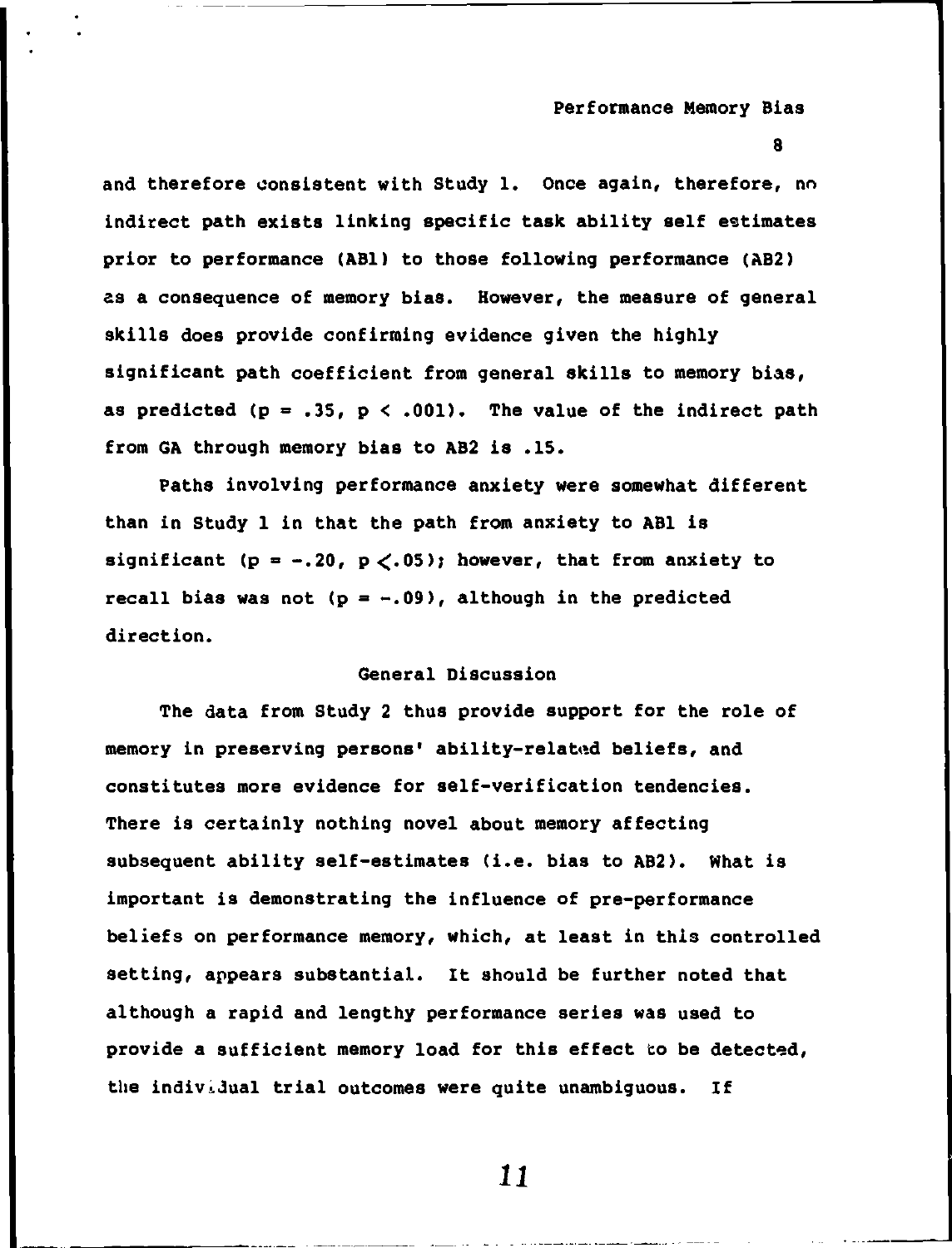**9** 

**individual outcomes were more eunbiguous the performance memory bias effect might have been even greater.** 

**In addition to the many other factors that hamper persons with low ability beliefs, such as self-defeating exacerbation cycles that involve depricating attributions, we may add the factor of performance memory whereby they tend to underestimate their objective accomplishments. On the other hand, the present studies suggest that persons who believe they possess high ability will tend to recall having performed better than the objective evidence indicates and preserve those positive beliefs. In each case, the role of performance memory is conservative. To be discerned are the variables that influence the extent of this effect.**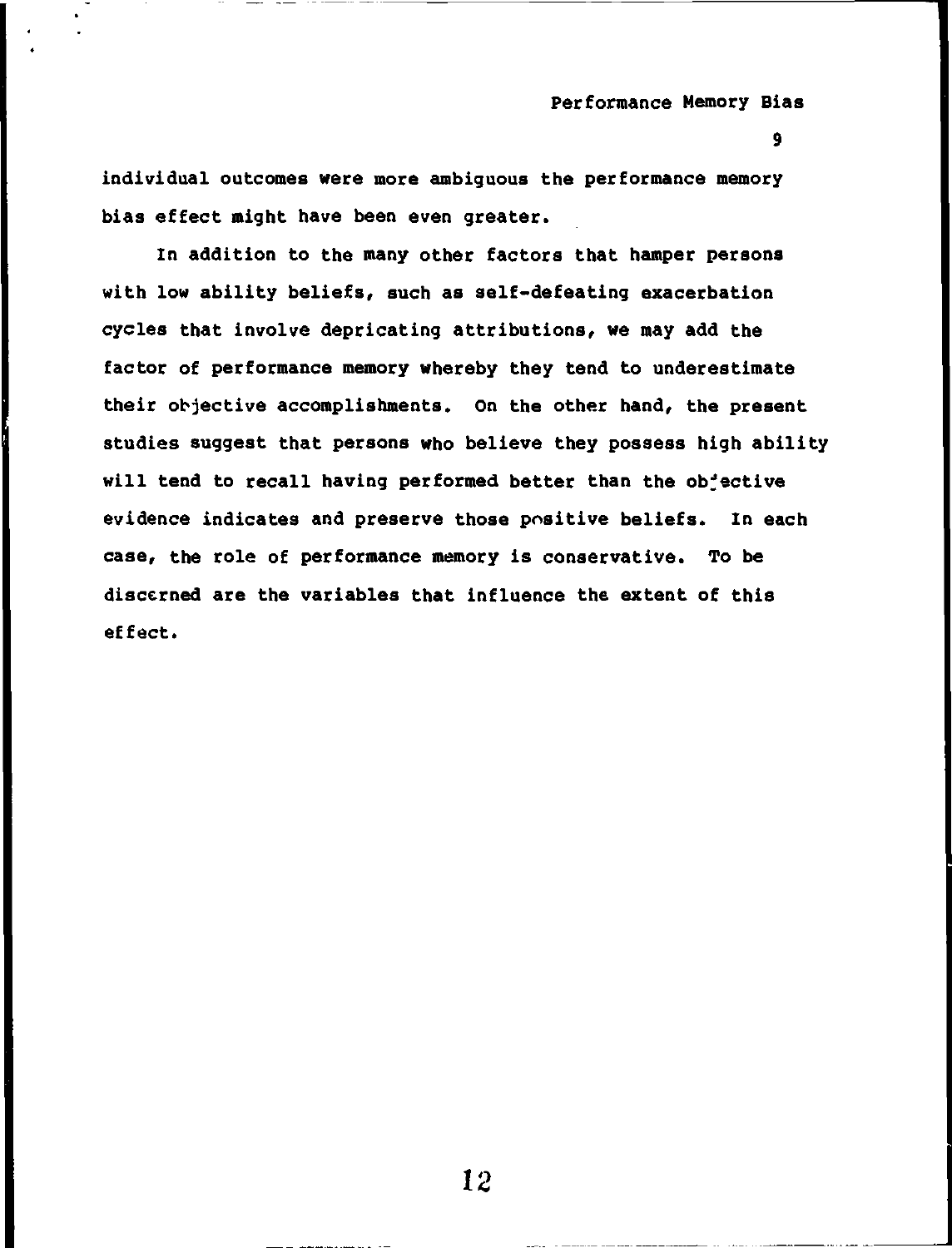#### **10**

#### **References**

- **Buchwald, A. N. (1977). Depressive mood and estimates of reinforcement frequency, journal of Abnormal Psychology, 86, 443-4^6.**
- **Diener, C. I., & Dweck, C. S. (1980). An analysis of learned helplessnfjss: II. The processing** *oC* **success. Journal of Personality and Social Psychology, 39, 940-952.**
- **Kulper, N. A. (1978). Depression and causal attributions for success and failure. Journal of Personality and Social P£;rsonallty, 36, 236-246.**
- **Nelson, R. E. & Craighead, W. E. (1977). Selective recall of positive and negative feedback, self-r^ntrol behaviors, and depression. Journal of Abnormal Psychology, 86, 379-388.**
- **Spielberger, C. D. (1970). STAI Manual for the State-Trait Anxiety Inventory. Palo Altoj Consulting Psychologists Press, Inc.**
- Swann, W. B., Jr., & Read, S. J. (1981). Self-verification **processes: How we sustain our self-conceptions. Journal of Experimental Social Psychology, 17, 351-372.**
- Swann, W. B., Jr. (1983). Self-verification: Bringing social **reality Into harmony with the self. In J. Suls & A. 6. Greenwald (Eds.), Psychological perspectives on the self (Vol. 2). Hillsdale, NJ: Erlbaum.**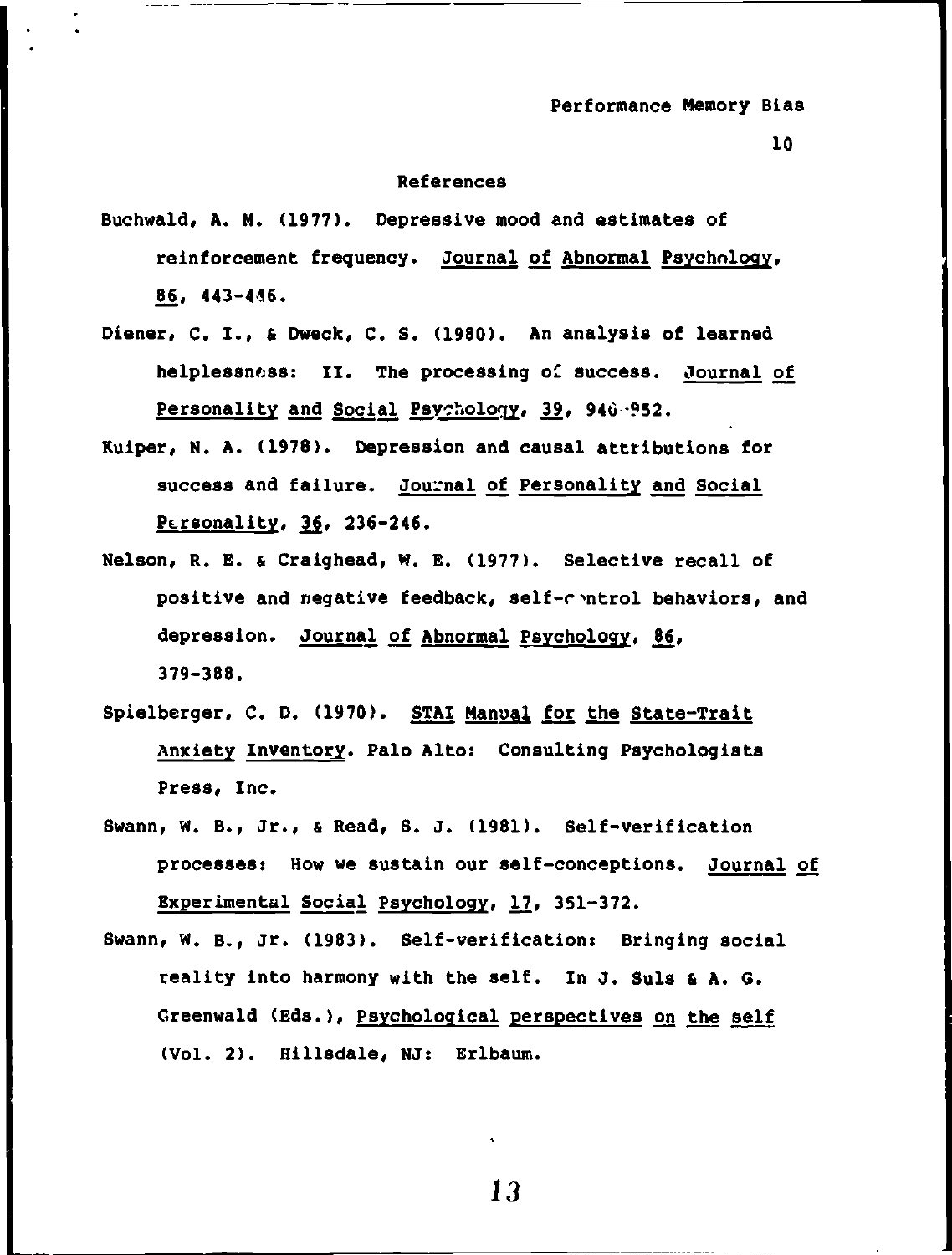- **Svann, W. B., Jr., (1984). Ouest for accuracy in person perception; A matter of pragmatics. Psychological Review, 91, 457-477.**
- **Swann, W. B., Jr. (1985). The self as architect of social reality. In B. »>. Schlenker (Ed.), The self and social life. New York: McGraw-Hill.**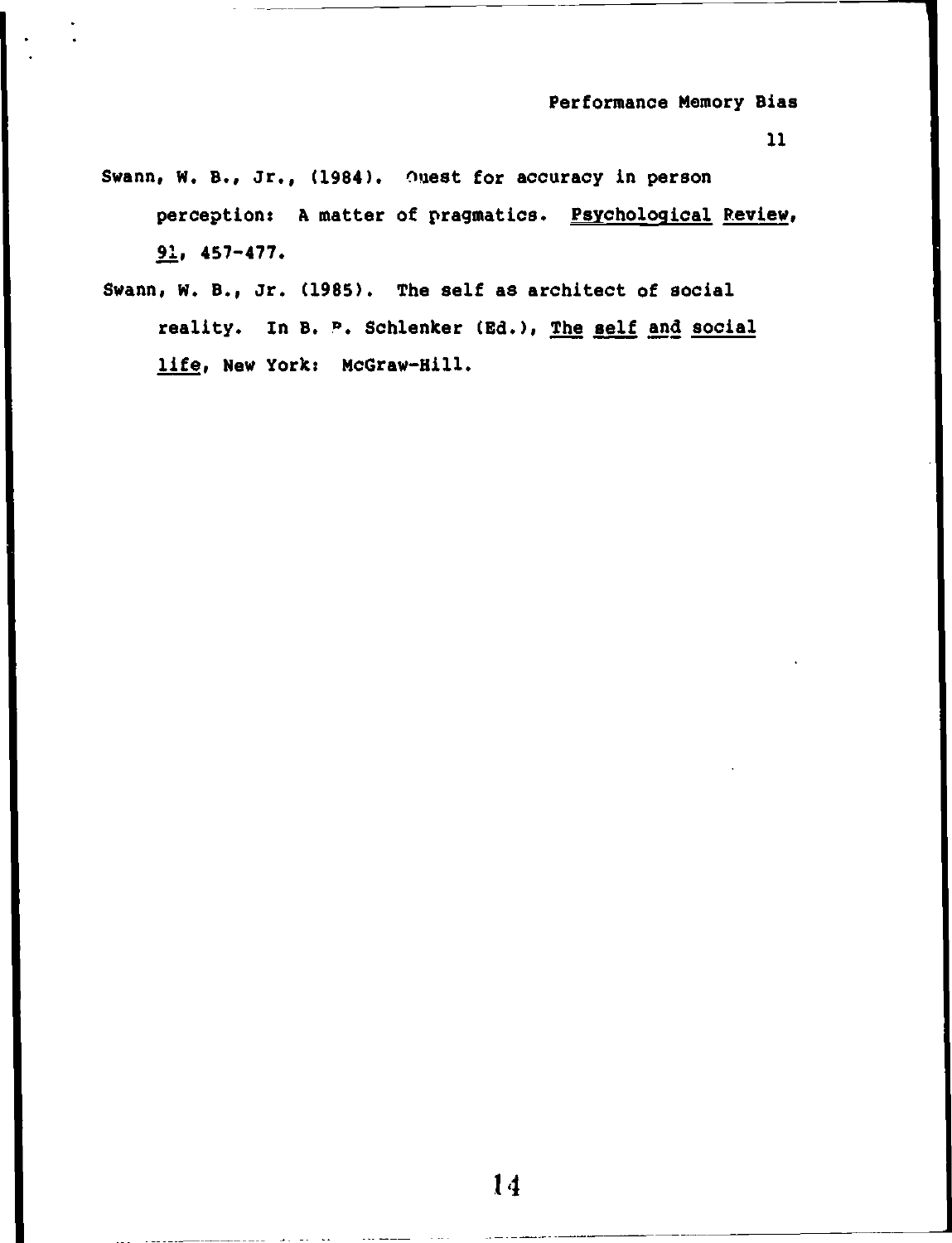## Salf-Varification of Ability Through Biesad Performance Namory

Stuert A. Karabenick & Deniel Leblanc

### Rastern Michigan University

MPA - Chicago, 1985

## TABLE 1. Descriptive Statistics for Performance, Recall, and Bias

|                                  | Study 1   | <u>Frudy 2</u>                          |
|----------------------------------|-----------|-----------------------------------------|
| Mean Achual Performance          | 10.0      | 3ء -                                    |
| Maun Indicated Performance       | 10.6      | 10.1                                    |
| Nean Indicated Parformance Range | $5 - 12$  | $5 - 15$                                |
| Menn Parformance Recall          | 9.3       | 9.2                                     |
| Racall Ronge                     | $2 - 17$  | $2 - 17$<br>$\rightarrow$ $\rightarrow$ |
| ۰.<br>Mean Lies                  | $-1.3$    | $-9$                                    |
| <b>Bias Range</b>                | $-7 - 45$ | $-9 - +5$                               |
| H                                | 45        | 106                                     |



BEST COPY AVAILABLE